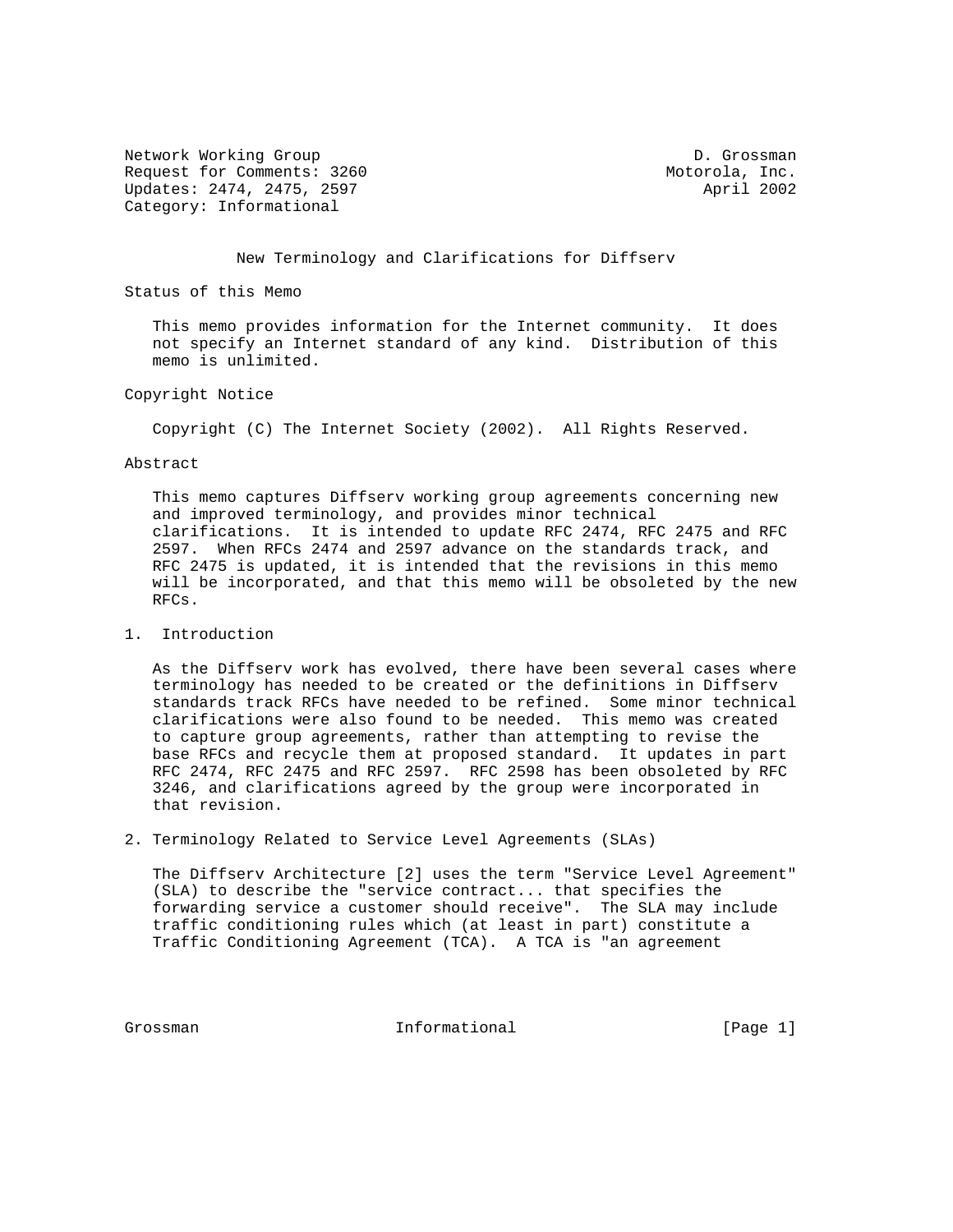specifying classifier rules and any corresponding traffic profiles and metering, marking, discarding and/or shaping rules which are to apply...."

 As work progressed in Diffserv (as well as in the Policy WG [6]), it came to be believed that the notion of an "agreement" implied considerations that were of a pricing, contractual or other business nature, as well as those that were strictly technical. There also could be other technical considerations in such an agreement (e.g., service availability) which are not addressed by Diffserv. It was therefore agreed that the notions of SLAs and TCAs would be taken to represent the broader context, and that new terminology would be used to describe those elements of service and traffic conditioning that are addressed by Diffserv.

- A Service Level Specification (SLS) is a set of parameters and their values which together define the service offered to a traffic stream by a DS domain.
- A Traffic Conditioning Specification (TCS) is a set of parameters and their values which together specify a set of classifier rules and a traffic profile. A TCS is an integral element of an SLS.

 Note that the definition of "Traffic stream" is unchanged from RFC 2475. A traffic stream can be an individual microflow or a group of microflows (i.e., in a source or destination DS domain) or it can be a BA. Thus, an SLS may apply in the source or destination DS domain to a single microflow or group of microflows, as well as to a BA in any DS domain.

 Also note that the definition of a "Service Provisioning Policy" is unchanged from RFC 2475. RFC 2475 defines a "Service Provisioning Policy as "a policy which defines how traffic conditioners are configured on DS boundary nodes and how traffic streams are mapped to DS behavior aggregates to achieve a range of services." According to one definition given in RFC 3198 [6], a policy is "...a set of rules to administer, manage, and control access to network resources". Therefore, the relationship between an SLS and a service provisioning policy is that the latter is, in part, the set of rules that express the parameters and range of values that may be in the former.

 Further note that this definition is more restrictive than that in RFC 3198.

Grossman 10 Informational 1996 [Page 2]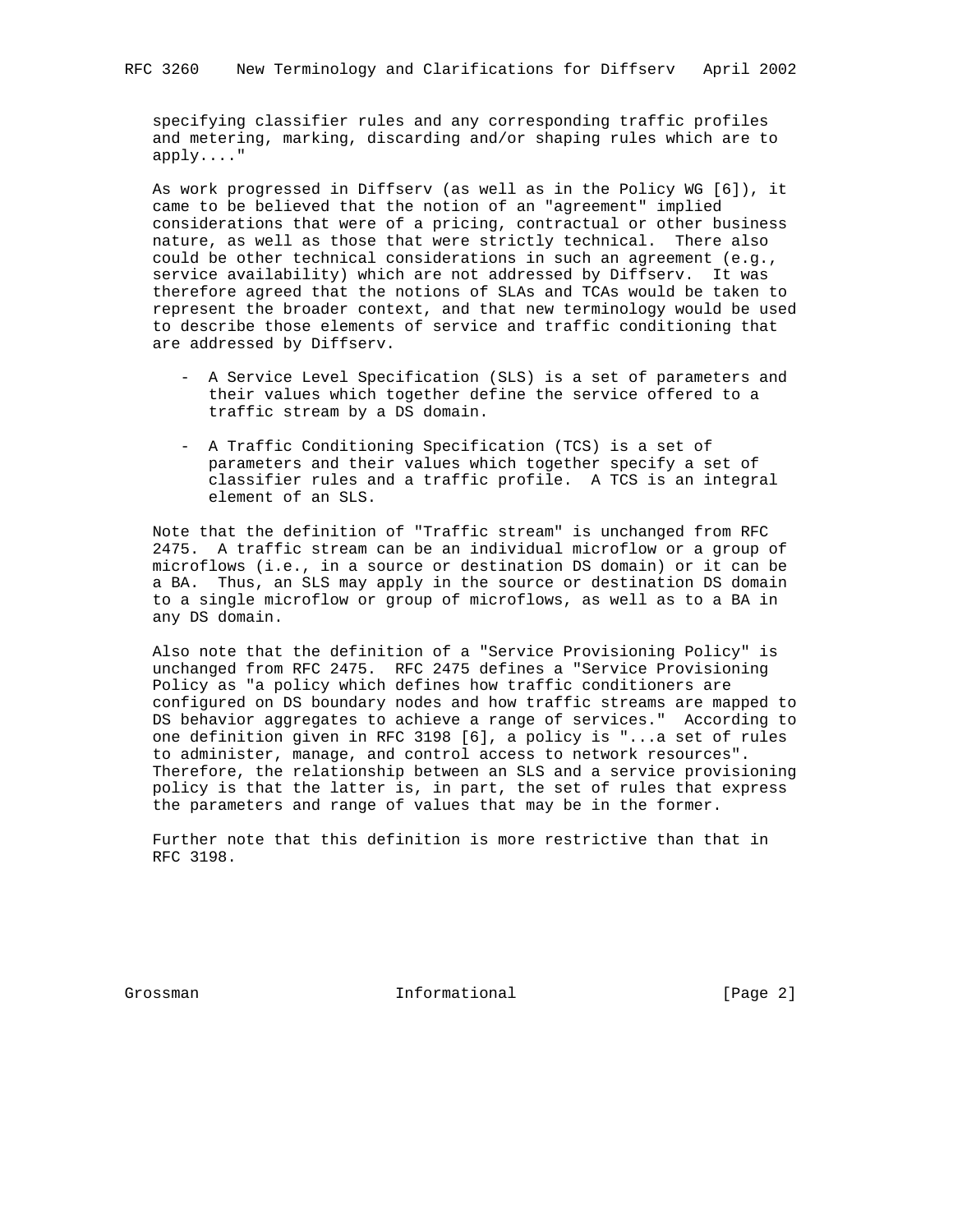## 3. Usage of PHB Group

RFC 2475 defines a Per-hop behavior (PHB) group to be:

 "a set of one or more PHBs that can only be meaningfully specified and implemented simultaneously, due to a common constraint applying to all PHBs in the set such as a queue servicing or queue management policy. A PHB group provides a service building block that allows a set of related forwarding behaviors to be specified together (e.g., four dropping priorities). A single PHB is a special case of a PHB group."

 One standards track PHB Group is defined in RFC 2597 [3], "Assured Forwarding PHB Group". Assured Forwarding (AF) is a type of forwarding behavior with some assigned level of queuing resources and three drop precedences. An AF PHB Group consists of three PHBs, and uses three Diffserv Codepoints (DSCPs).

 RFC 2597 defines twelve DSCPs, corresponding to four independent AF classes. The AF classes are referred to as AF1x, AF2x, AF3x, and AF4x (where 'x' is 1, 2, or 3 to represent drop precedence). Each AF class is one instance of an AF PHB Group.

 There has been confusion expressed that RFC 2597 refers to all four AF classes with their three drop precedences as being part of a single PHB Group. However, since each AF class operates entirely independently of the others, (and thus there is no common constraint among AF classes as there is among drop precedences within an AF class) this usage is inconsistent with RFC 2475. The inconsistency exists for historical reasons and will be removed in future revisions of the AF specification. It should now be understood that AF is a \_type\_ of PHB group, and each AF class is an \_instance\_ of the AF type.

 Authors of new PHB specifications should be careful to adhere to the RFC 2475 definition of PHB Group. RFC 2475 does not prohibit new PHB specifications from assigning enough DSCPs to represent multiple independent instances of their PHB Group. However, such a set of DSCPs must not be referred to as a single PHB Group.

4. Definition of the DS Field

 Diffserv uses six bits of the IPV4 or IPV6 header to convey the Diffserv Codepoint (DSCP), which selects a PHB. RFC 2474 attempts to rename the TOS octet of the IPV4 header, and Traffic Class octet of the IPV6 header, respectively, to the DS field. The DS Field has a six bit Diffserv Codepoint and two "currently unused" bits.

Grossman Informational [Page 3]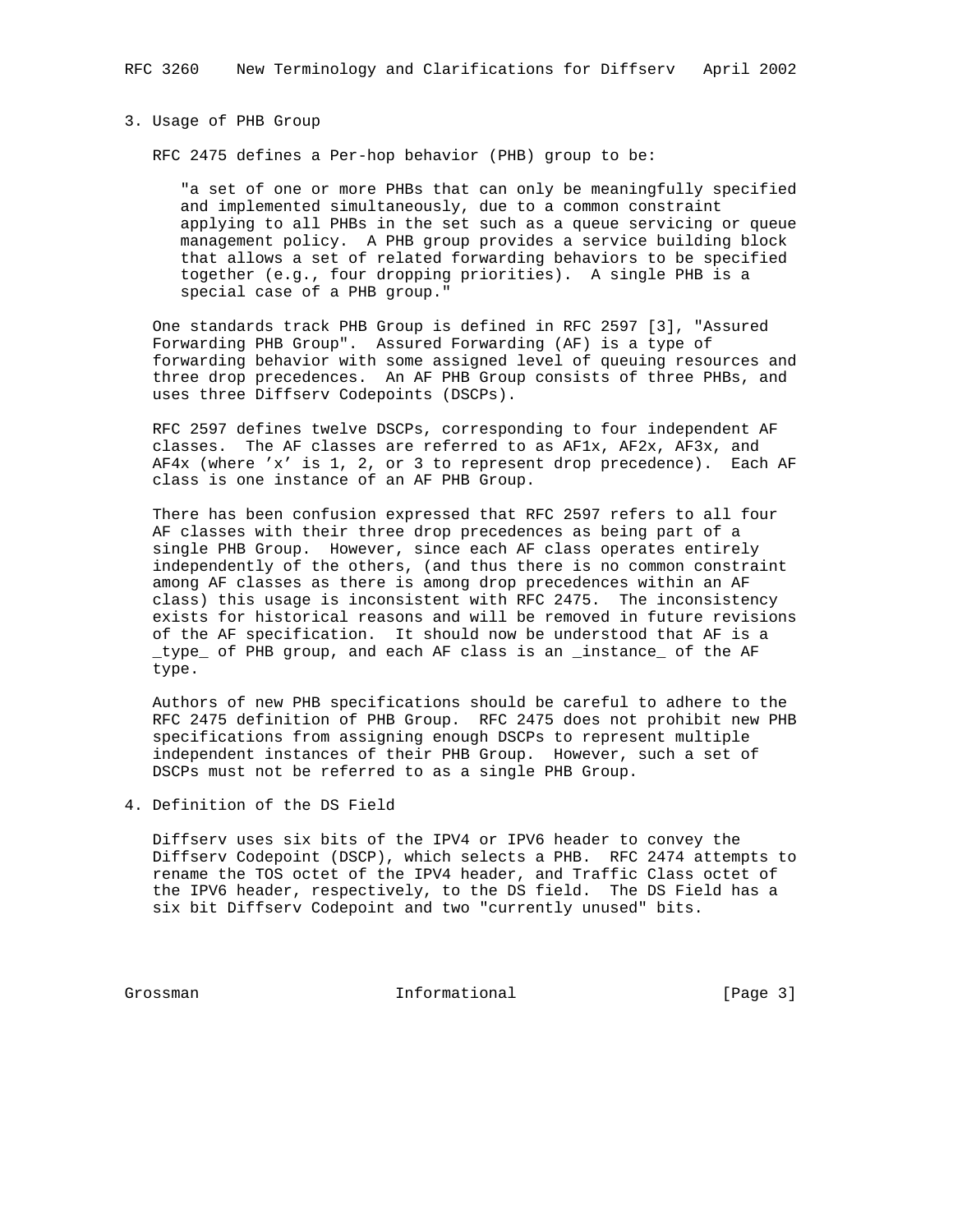It has been pointed out that this leads to inconsistencies and ambiguities. In particular, the "Currently Unused" (CU) bits of the DS Field have not been assigned to Diffserv, and subsequent to the publication of RFC 2474, they were assigned for explicit congestion notification, as defined in RFC 3168 [4]. In the current text, a DSCP is, depending on context, either an encoding which selects a PHB or a sub-field in the DS field which contains that encoding.

 The present text is also inconsistent with BCP 37, IANA Allocation Guidelines for Values in the Internet Protocol and Related Headers [5]. The IPV4 Type-of-Service (TOS) field and the IPV6 traffic class field are superseded by the 6 bit DS field and a 2 bit CU field. The IANA allocates values in the DS field following the IANA considerations section in RFC 2474, as clarified in section 8 of this memo.

The consensus of the DiffServ working group is that BCP 37 correctly restates the structure of the former TOS and traffic class fields.

 Therefore, for use in future documents, including the next update to RFC 2474, the following definitions should apply:

- the Differentiated Services Field (DSField) is the six most significant bits of the (former) IPV4 TOS octet or the (former) IPV6 Traffic Class octet.
- the Differentiated Services Codepoint (DSCP) is a value which is encoded in the DS field, and which each DS Node MUST use to select the PHB which is to be experienced by each packet it forwards.

 The two least significant bits of the IPV4 TOS octet and the IPV6 Traffic Class octet are not used by Diffserv.

 When RFC 2474 is updated, consideration should be given to changing the designation "currently unused (CU)" to "explicit congestion notification (ECN)" and referencing RFC 3168 (or its successor).

The update should also reference BCP 37.

5. Ordered Aggregates and PHB Scheduling Classes

 Work on Diffserv support by MPLS Label Switched Routers (LSRs) led to the realization that a concept was needed in Diffserv to capture the notion of a set of BAs with a common ordering constraint. This presently applies to AF behavior aggregates, since a DS node may not reorder packets of the same microflow if they belong to the same AF class. This would, for example, prevent an MPLS LSR, which was also

Grossman Informational [Page 4]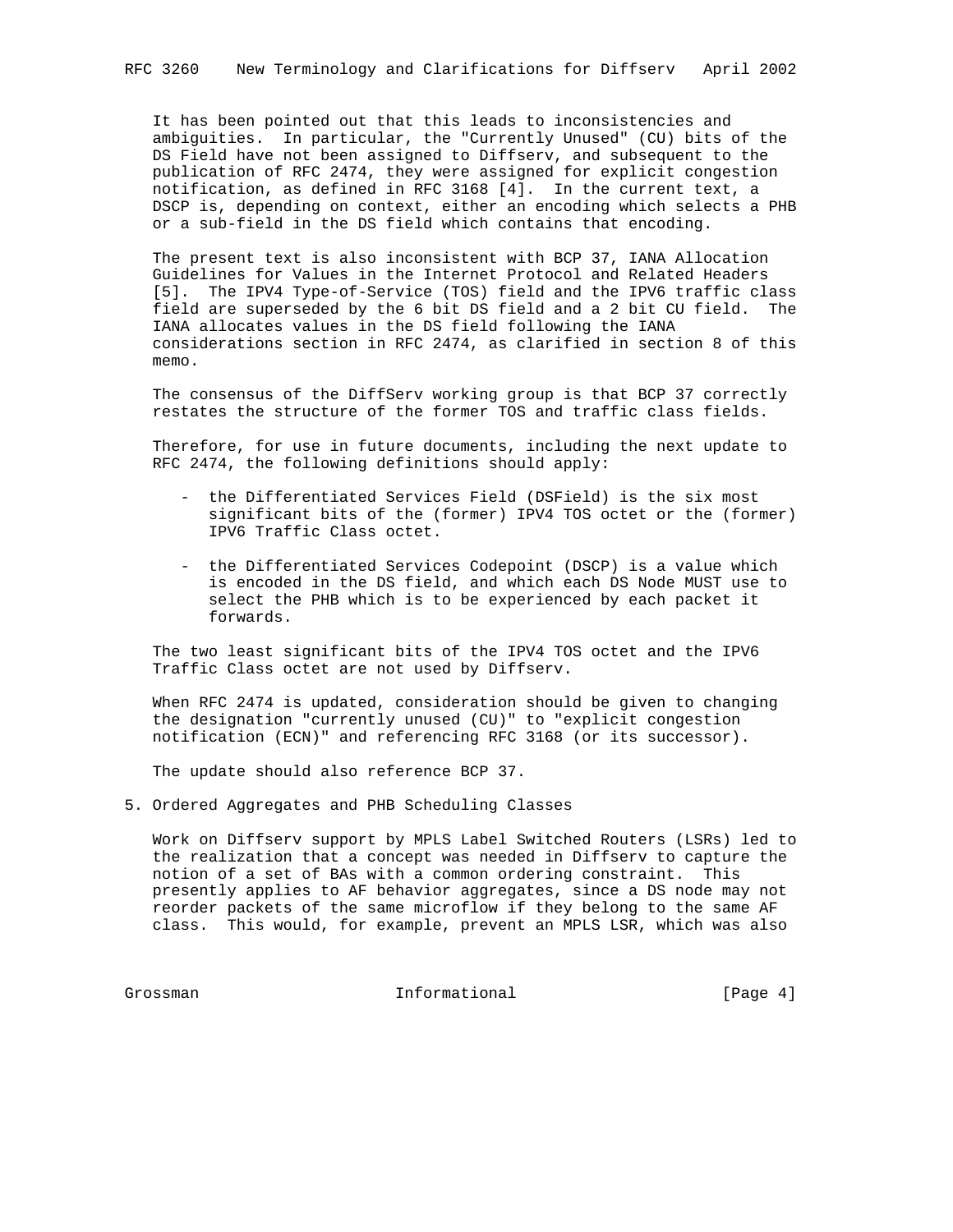a DS node, from discriminating between packets of an AF Behavior Aggregate (BA) based on drop precedence and forwarding packets of the same AF class but different drop precedence over different LSPs. The following new terms are defined.

 PHB Scheduling Class: A PHB group for which a common constraint is that, ordering of at least those packets belonging to the same microflow must be preserved.

 Ordered Aggregate (OA): A set of Behavior Aggregates that share an ordering constraint. The set of PHBs that are applied to this set of Behavior Aggregates constitutes a PHB scheduling class.

6. Unknown/Improperly Mapped DSCPs

 Several implementors have pointed out ambiguities or conflicts in the Diffserv RFCs concerning behavior when a DS-node receives a packet with a DSCP which it does not understand.

RFC 2475 states:

 "Ingress nodes must condition all other inbound traffic to ensure that the DS codepoints are acceptable; packets found to have unacceptable codepoints must either be discarded or must have their DS codepoints modified to acceptable values before being forwarded. For example, an ingress node receiving traffic from a domain with which no enhanced service agreement exists may reset the DS codepoint to the Default PHB codepoint [DSFIELD]."

# On the other hand, RFC 2474 states:

 "Packets received with an unrecognized codepoint SHOULD be forwarded as if they were marked for the Default behavior (see Sec. 4), and their codepoints should not be changed."

 RFC 2474 is principally concerned with DS-interior nodes. However, this behavior could also be performed in DS-ingress nodes AFTER the traffic conditioning required by RFC 2475 (in which case, an unrecognized DSCP would occur only in the case of misconfiguration). If a packet arrives with a DSCP that hadn't been explicitly mapped to a particular PHB, it should be treated the same way as a packet marked for Default. The alternatives were to assign it another PHB, which could result in misallocation of provisioned resources, or to drop it. Those are the only alternatives within the framework of RFC 2474. Neither alternative was considered desirable. There has been discussion of a PHB which receives worse service than the default; this might be a better alternative. Hence the imperative was "SHOULD" rather than "SHALL".

Grossman 10 Informational 1996 [Page 5]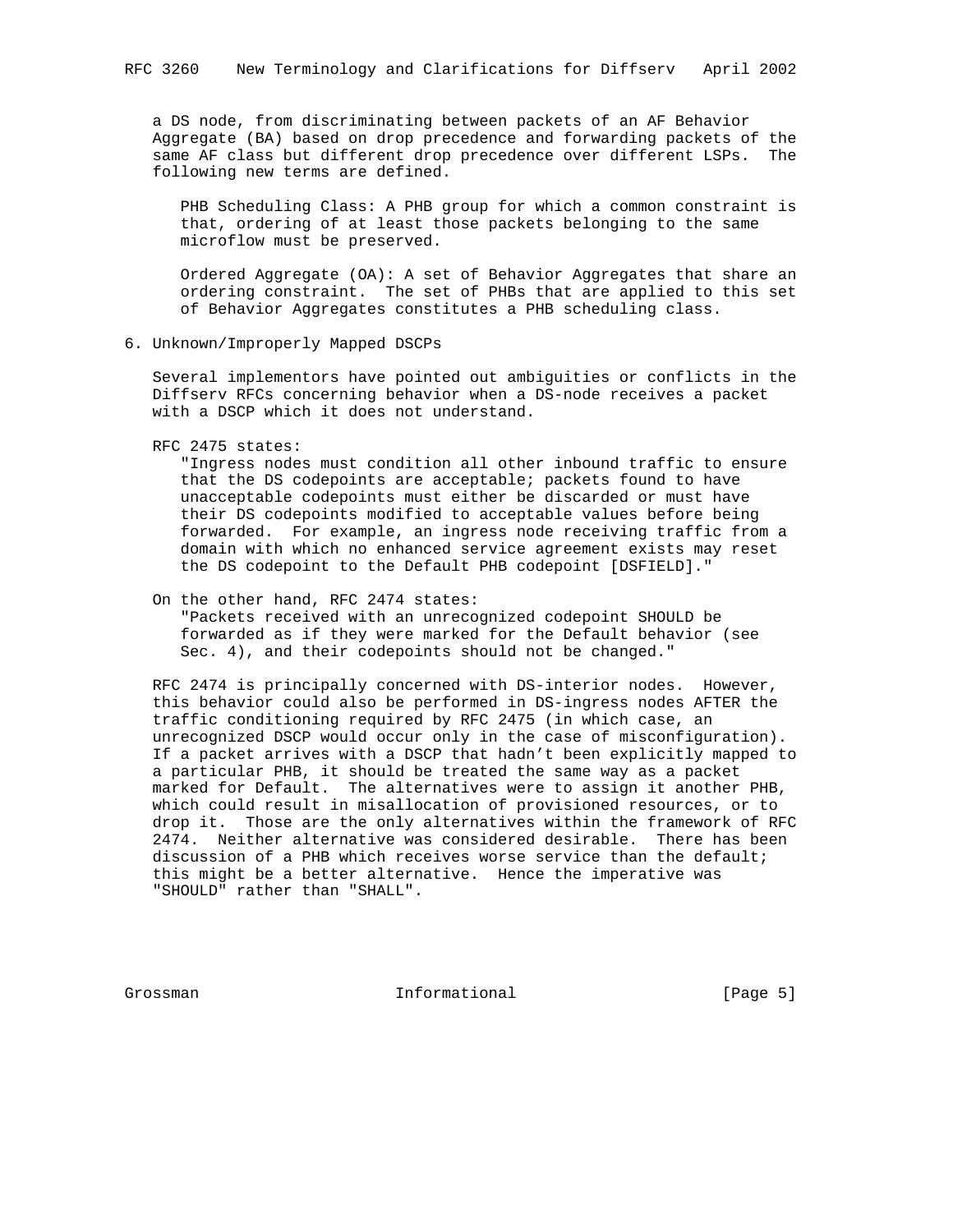The intent of RFC 2475 clearly concerns DS-ingress nodes, or more precisely, the ingress traffic conditioning function. This is another context where the "SHOULD" in RFC 2474 provides the flexibility to do what the group intended. Such tortured readings are not desirable.

 Therefore, the statement in RFC 2474 will be clarified to indicate that it is not intended to apply at the ingress traffic conditioning function at a DS-ingress node, and cross reference RFC 2475 for that case.

 There was a similar issue, which manifested itself with the first incarnation of Expedited Forwarding (EF). RFC 2598 states:

 To protect itself against denial of service attacks, the edge of a DS domain MUST strictly police all EF marked packets to a rate negotiated with the adjacent upstream domain. (This rate must be <= the EF PHB configured rate.) Packets in excess of the negotiated rate MUST be dropped. If two adjacent domains have not negotiated an EF rate, the downstream domain MUST use 0 as the rate (i.e., drop all EF marked packets).

 The problem arose in the case of misconfiguration or routing problems. An egress DS-node at the edge of one DS-domain forwards packets to an ingress DS-node at the edge of another DS domain. These packets are marked with a DSCP that the egress node understands to map to EF, but which the ingress node does not recognize. The statement in RFC 2475 would appear to apply to this case. RFC 3246 [7] clarifies this point.

7. No Backward Compatibility With RFC 1349

 At least one implementor has expressed confusion about the relationship of the DSField, as defined in RFC 2474, to the use of the TOS bits, as described in RFC 1349. The RFC 1349 usage was intended to interact with OSPF extensions in RFC 1247. These were never widely deployed and thus removed by standards action when STD 54, RFC 2328, was published. The processing of the TOS bits is described as a requirement in RFC 1812 [8], RFC 1122 [9] and RFC 1123 [10]. RFC 2474 states:

 "No attempt is made to maintain backwards compatibility with the "DTR" or TOS bits of the IPv4 TOS octet, as defined in [RFC791].",

Grossman **Informational** Informational [Page 6]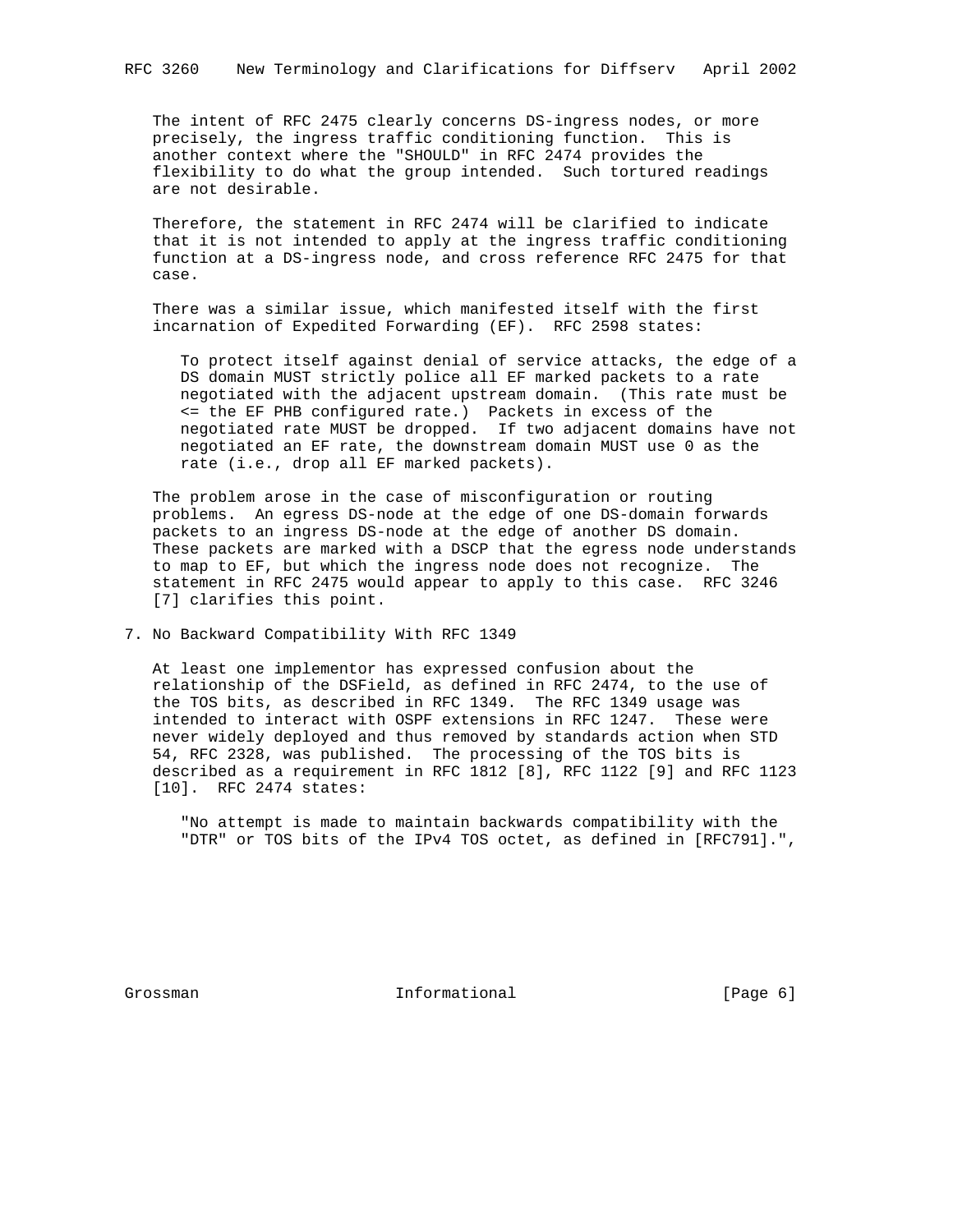In addition, RFC 2474 obsoletes RFC 1349 by IESG action. For completeness, when RFC 2474 is updated, the sentence should read:

 "No attempt is made to maintain backwards compatibility with the "DTR/MBZ" or TOS bits of the IPv4 TOS octet, as defined in [RFC791] and [RFC1349]. This implies that TOS bit processing as described in [RFC1812], [RFC1122] and [RFC1123] is also obsoleted by this memo. Also see [RFC2780]."

## 8. IANA Considerations

 IANA has requested clarification of a point in RFC 2474, concerning registration of experimental/local use DSCPs. When RFC 2474 is revised, the following should be added to Section 6:

 IANA is requested to maintain a registry of RECOMMENDED DSCP values assigned by standards action. EXP/LU values are not to be registered.

9. Summary of Pending Changes

 The following standards track and informational RFCs are expected to be updated to reflect the agreements captured in this memo. It is intended that these updates occur when each standards track RFC progresses to Draft Standard (or if some issue arises that forces recycling at Proposed). RFC 2475 is expected to be updated at about the same time as RFC 2474. Those updates will also obsolete this memo.

 RFC 2474: revise definition of DS field. Clarify that the suggested default forwarding in the event of an unrecognized DSCP is not intended to apply to ingress conditioning in DS-ingress nodes. Clarify effects on RFC 1349 and RFC 1812. Clarify that only RECOMMENDED DSCPs assigned by standards action are to be registered by IANA.

 RFC 2475: revise definition of DS field. Add SLS and TCS definitions. Update body of document to use SLS and TCS appropriately. Add definitions of PHB scheduling class and ordered aggregate.

 RFC 2497: revise to reflect understanding that, AF classes are instances of the AF PHB group, and are not collectively a PHB group.

Grossman 10 Informational 1999 [Page 7]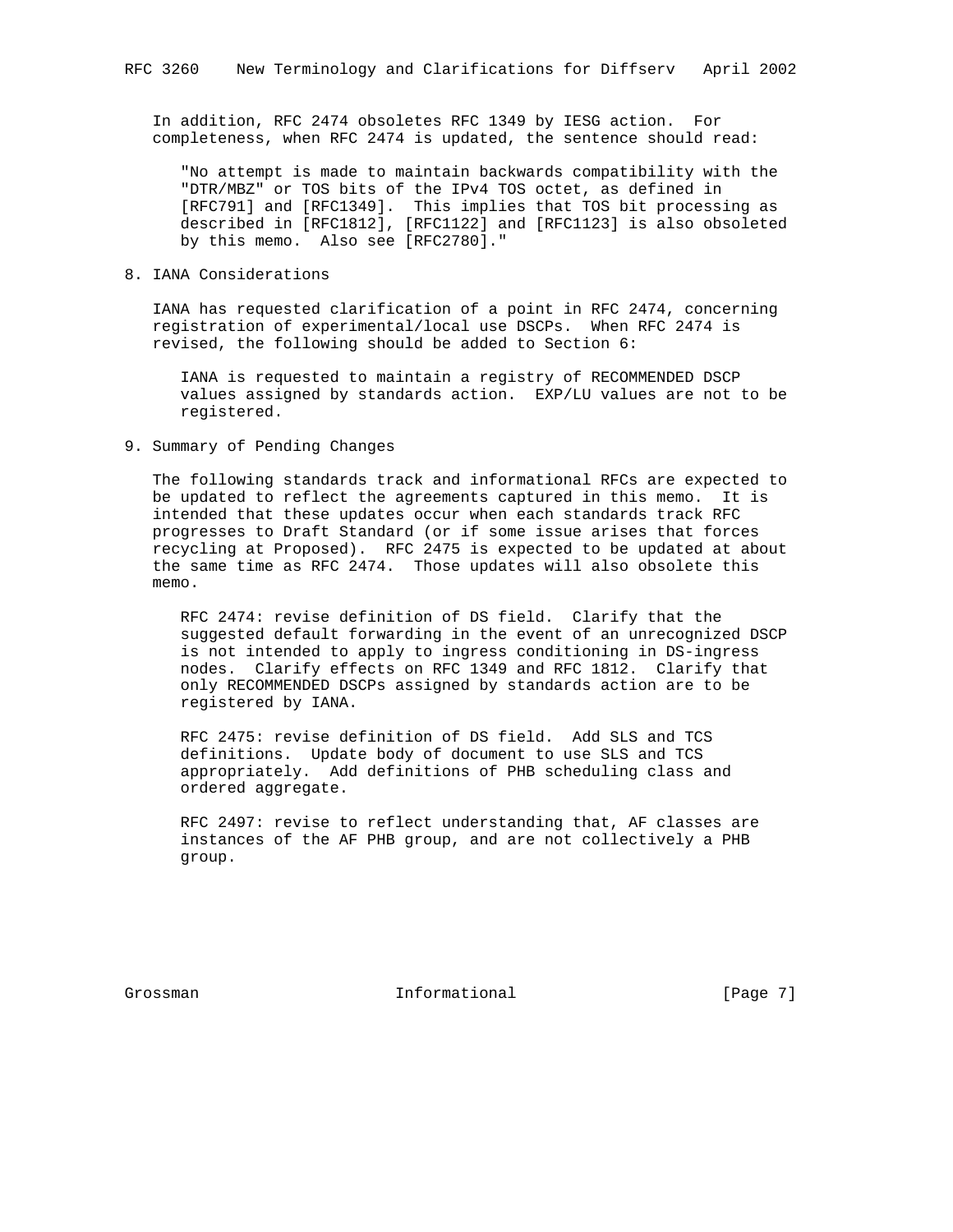In addition, RFC 3246 [7] has added a reference to RFC 2475 in the security considerations section to cover the case of a DS egress node receiving an unrecognized DSCP which maps to EF in the DS ingress node.

## 10. Security Considerations

Security considerations are addressed in RFC 2475.

## Acknowledgements

 This memo captures agreements of the Diffserv working group. Many individuals contributed to the discussions on the Diffserv list and in the meetings. The Diffserv chairs were Brian Carpenter and Kathie Nichols. Among many who participated actively in these discussions were Lloyd Wood, Juha Heinanen, Grenville Armitage, Scott Brim, Sharam Davari, David Black, Gerard Gastaud, Joel Halpern, John Schnizlein, Francois Le Faucheur, and Fred Baker. Mike Ayers, Mike Heard and Andrea Westerinen provided valuable editorial comments.

#### Normative References

- [1] Nichols, K., Blake, S., Baker, F. and D. Black, "Definition of the Differentiated Services Field (DS Field) in the IPv4 and IPv6 Headers", RFC 2474, December 1998.
- [2] Blake, S., Black, D., Carlson, M., Davies, E., Wang, Z. and W. Weiss, "An Architecture for Differentiated Services", RFC 2475, December 1998.
- [3] Heinanen, J., Baker, F., Weiss, W. and J. Wrocklawski, "Assured Forwarding PHB Group", RFC 2597, June 1999.
- [4] Ramakrishnan, K., Floyd, S. and D. Black "The Addition of Explicit Congestion Notification (ECN) to IP", RFC 3168, September 2001.
- [5] Bradner, S. and V. Paxon, "IANA Allocation Guidelines for Values in the Internet Protocol and Related Headers", BCP 37, RFC2780, March 2000.
- [6] Westerinen, A., Schnizlein, J., Strassner, J., Scherling, M., Quinn, B., Herzog, S., Huynh, A., Carlson, M., Perry, J. and S. Waldbusser, "Terminology for Policy-Based Management", RFC 3198, November 2001.

Grossman **Informational** Informational [Page 8]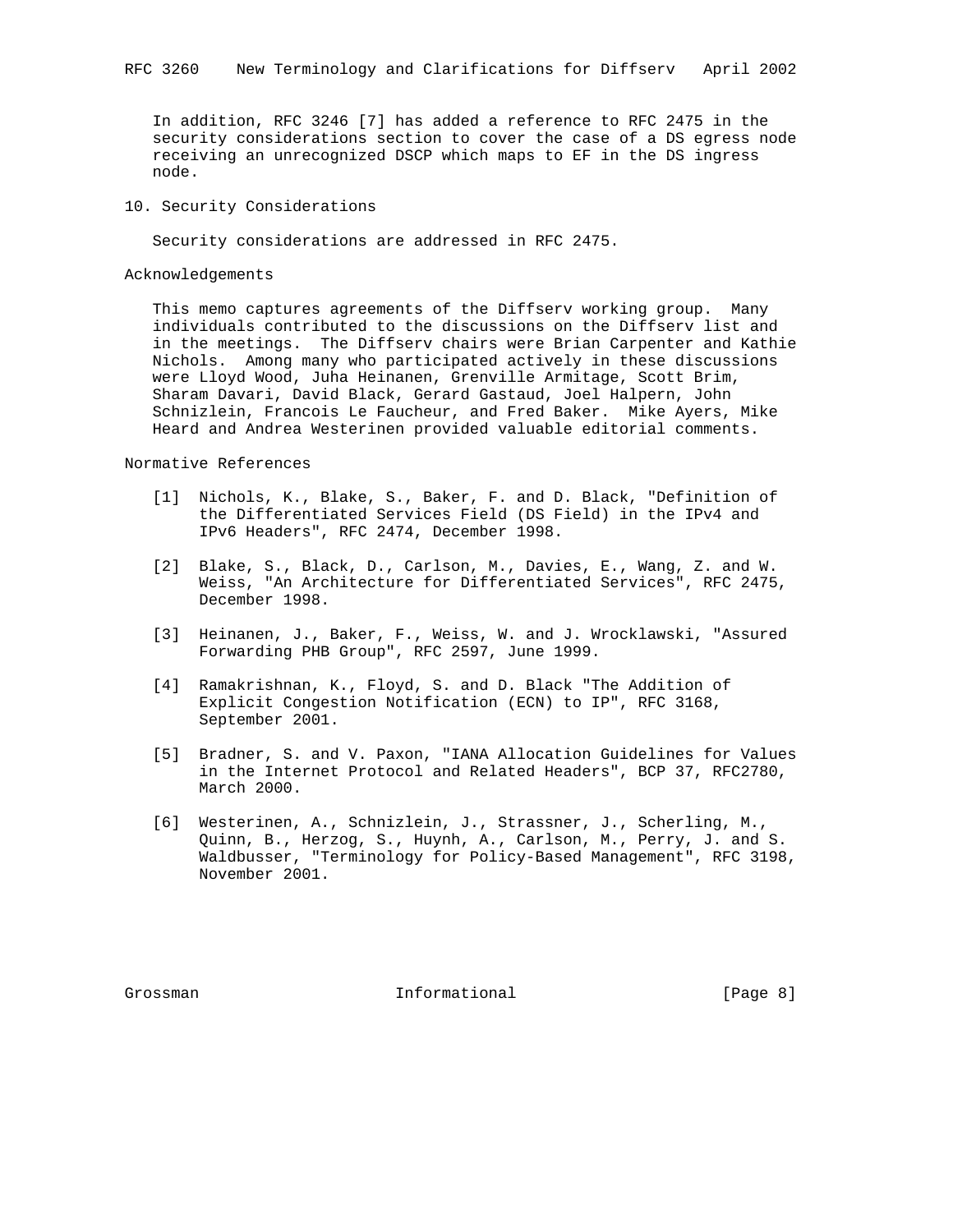- [7] Davie, B., Charny, A., Baker, F., Bennett, J.C.R., Benson, K., Le Boudec, J., Chiu, A., Courtney, W., Cavari, S., Firoiu, V., Kalmanek, C., Ramakrishnam, K. and D. Stiliadis, "An Expedited Forwarding PHB (Per-Hop Behavior)", RFC 3246, March 2002.
	- [8] Baker, F., "Requirements for IP Version 4 Routers", RFC 1812, June 1995.
	- [9] Braden, R., "Requirements for Internet Hosts -- Communications Layers", STD 3, RFC 1122, October 1989.
	- [10] Braden, R., "Requirements for Internet Hosts -- Application and Support", STD 3, RFC 1123, October 1989.

Author's Address

 Dan Grossman Motorola, Inc. 20 Cabot Blvd. Mansfield, MA 02048

EMail: dan@dma.isg.mot.com

Grossman 10 Informational [Page 9]